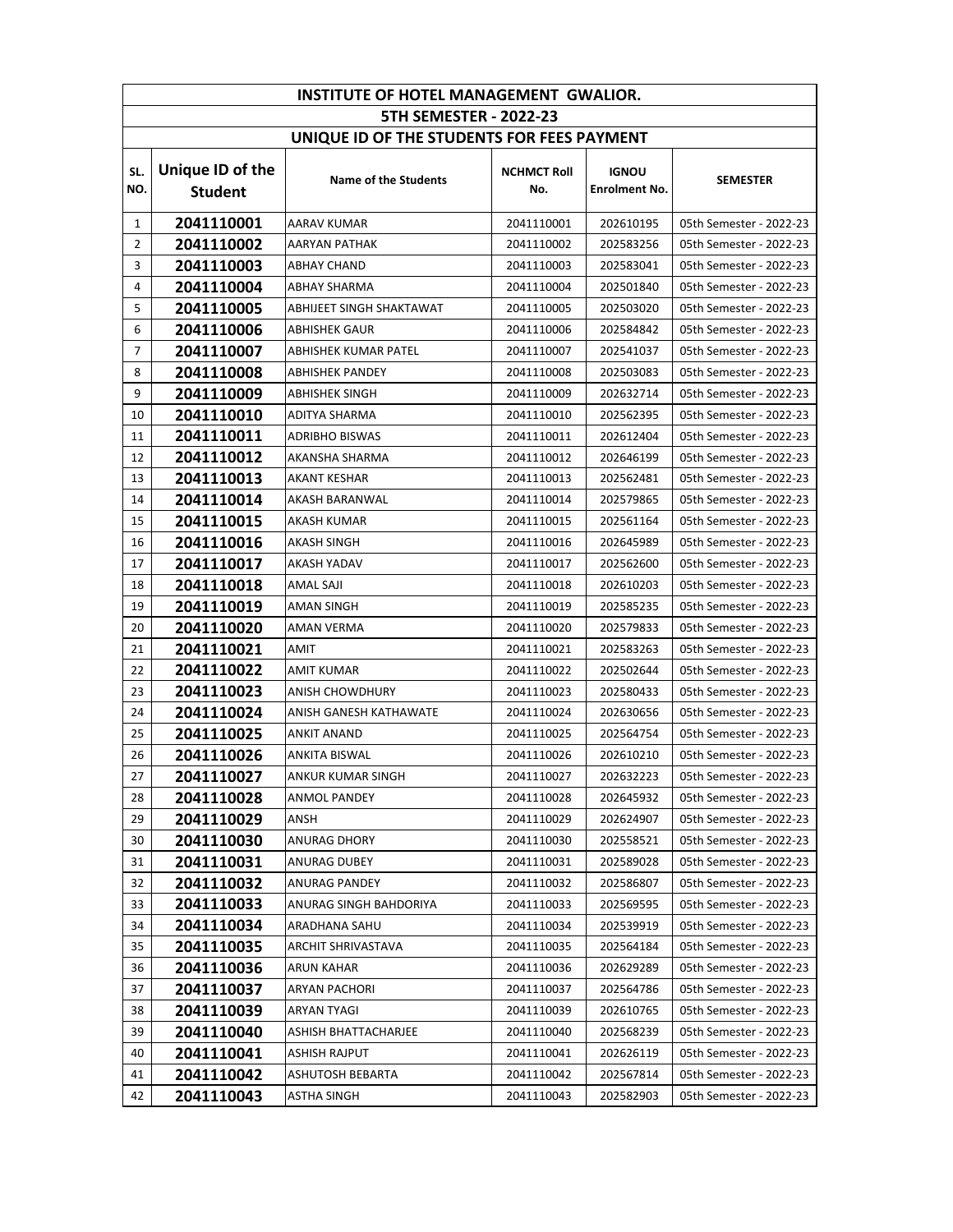| 43 | 2041110044 | ATAL PRATAP SINGH             | 2041110044 | 202610314 | 05th Semester - 2022-23 |
|----|------------|-------------------------------|------------|-----------|-------------------------|
| 44 | 2041110045 | ATUL CHAUDHARY                | 2041110045 | 202626323 | 05th Semester - 2022-23 |
| 45 | 2041110046 | <b>AUSTIN VINCENT</b>         | 2041110046 | 202536991 | 05th Semester - 2022-23 |
| 46 | 2041110047 | AVNISH PURSWANI               | 2041110047 | 202647019 | 05th Semester - 2022-23 |
| 47 | 2041110048 | <b>AYAN QURESHI</b>           | 2041110048 | 202602592 | 05th Semester - 2022-23 |
| 48 | 2041110049 | AYUSH AJAY JAIN               | 2041110049 | 202645821 | 05th Semester - 2022-23 |
| 49 | 2041110050 | AYUSH GHOSH                   | 2041110050 | 202610321 | 05th Semester - 2022-23 |
| 50 | 2041110052 | <b>BIPIN GUPTA</b>            | 2041110052 | 202500468 | 05th Semester - 2022-23 |
| 51 | 2041110053 | <b>BISHAL DAS</b>             | 2041110053 | 202568672 | 05th Semester - 2022-23 |
| 52 | 2041110054 | CHAVAN SMITA ARUN             | 2041110054 | 202583073 | 05th Semester - 2022-23 |
| 53 | 2041110055 | <b>CHIRAG CHHAJED</b>         | 2041110055 | 202647033 | 05th Semester - 2022-23 |
| 54 | 2041110056 | CHITRANSHU SHRIVASTAVA        | 2041110056 | 202607251 | 05th Semester - 2022-23 |
| 55 | 2041110057 | <b>CLEMENT ALBEN PHILLIPS</b> | 2041110057 | 202565494 | 05th Semester - 2022-23 |
| 56 | 2041110058 | <b>DEBASHISH SEN</b>          | 2041110058 | 202607710 | 05th Semester - 2022-23 |
| 57 | 2041110059 | DEEPAK KUMAR                  | 2041110059 | 202564217 | 05th Semester - 2022-23 |
| 58 | 2041110060 | DEV ARNAV SINGH               | 2041110060 | 202547471 | 05th Semester - 2022-23 |
| 59 | 2041110061 | DEVKARAN RAJ                  | 2041110061 | 202565842 | 05th Semester - 2022-23 |
| 60 | 2041110062 | DIPENDRA YADAV                | 2041110062 | 202562363 | 05th Semester - 2022-23 |
| 61 | 2041110063 | DIVYANSHU DUBEY               | 2041110063 | 202645925 | 05th Semester - 2022-23 |
| 62 | 2041110064 | DURGESH YADAV                 | 2041110064 | 202608554 | 05th Semester - 2022-23 |
| 63 | 2041110065 | E M ADITYA                    | 2041110065 | 202647120 | 05th Semester - 2022-23 |
| 64 | 2041110066 | EKLAVYA YADAV                 | 2041110066 | 202647209 | 05th Semester - 2022-23 |
| 65 | 2041110067 | EOGESH KUMAR DAS              | 2041110067 | 202586538 | 05th Semester - 2022-23 |
| 66 | 2041110068 | FAUZIYA MOHAMMAD              | 2041110068 | 202563570 | 05th Semester - 2022-23 |
| 67 | 2041110069 | <b>GARUN SISODIYA</b>         | 2041110069 | 202546470 | 05th Semester - 2022-23 |
| 68 | 2041110070 | <b>GARVIT SHARMA</b>          | 2041110070 | 202610299 | 05th Semester - 2022-23 |
| 69 | 2041110071 | <b>GAURAV KUMAR</b>           | 2041110071 | 202632452 | 05th Semester - 2022-23 |
| 70 | 2041110072 | <b>GAURAV SAROJ</b>           | 2041110072 | 202539879 | 05th Semester - 2022-23 |
| 71 | 2041110073 | <b>GAURAV THAWANI</b>         | 2041110073 | 202564969 | 05th Semester - 2022-23 |
| 72 | 2041110074 | GAUTAM KUSHWAH                | 2041110074 | 202610045 | 05th Semester - 2022-23 |
| 73 | 2041110075 | GIRISH RAJESH DIGRASKAR       | 2041110075 | 202586290 | 05th Semester - 2022-23 |
| 74 | 2041110078 | HARI OM DAS GUPTA             | 2041110078 | 202646063 | 05th Semester - 2022-23 |
| 75 | 2041110079 | <b>HARSH PASRECHA</b>         | 2041110079 | 202585038 | 05th Semester - 2022-23 |
| 76 | 2041110080 | HARSH VIJAYVARGIYA            | 2041110080 | 202583270 | 05th Semester - 2022-23 |
| 77 | 2041110081 | <b>HARSHDEEP SINGH</b>        | 2041110081 | 202645964 | 05th Semester - 2022-23 |
| 78 | 2041110082 | HARSHIT JOSHI                 | 2041110082 | 202601609 | 05th Semester - 2022-23 |
| 79 | 2041110083 | <b>HARSHIT YADAV</b>          | 2041110083 | 202564880 | 05th Semester - 2022-23 |
| 80 | 2041110084 | HARSHWARDHAN VERMA            | 2041110084 | 202623381 | 05th Semester - 2022-23 |
| 81 | 2041110085 | <b>HEMA TOMAR</b>             | 2041110085 | 202604951 | 05th Semester - 2022-23 |
| 82 | 2041110086 | HIMANSHU SHARMA               | 2041110086 | 202497581 | 05th Semester - 2022-23 |
| 83 | 2041110087 | HIMANSHU SINGH                | 2041110087 | 202630355 | 05th Semester - 2022-23 |
| 84 | 2041110088 | <b>ISHAN NAGAR</b>            | 2041110088 | 202584874 | 05th Semester - 2022-23 |
| 85 | 2041110089 | JAI SINGH BHATI               | 2041110089 | 202647001 | 05th Semester - 2022-23 |
| 86 | 2041110090 | JALAJ BHARGAVA                | 2041110090 | 202646809 | 05th Semester - 2022-23 |
| 87 | 2041110091 | JASVEER SINGH                 | 2041110091 | 202579872 | 05th Semester - 2022-23 |
| 88 | 2041110092 | JAY SINGH RATHORE             | 2041110092 | 202562403 | 05th Semester - 2022-23 |
| 89 | 2041110093 | JOEL SAM                      | 2041110093 | 202604231 | 05th Semester - 2022-23 |
| 90 | 2041110095 | KAMATA RAWAT                  | 2041110095 | 202549744 | 05th Semester - 2022-23 |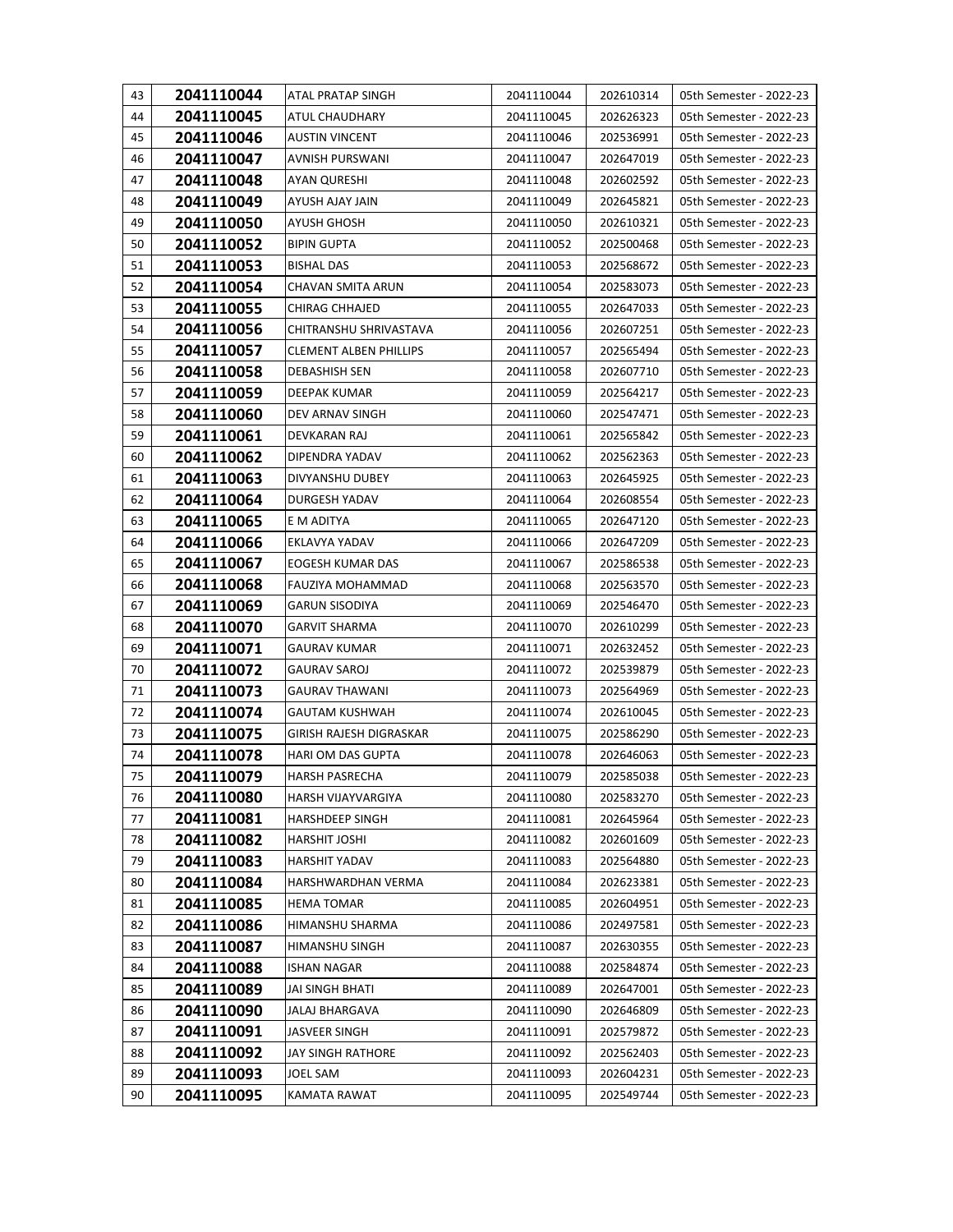| 91  | 2041110096 | KARTIKEYA SHUKLA              | 2041110096 | 202560306 | 05th Semester - 2022-23 |
|-----|------------|-------------------------------|------------|-----------|-------------------------|
| 92  | 2041110097 | KASAR SANDESH KIRAN           | 2041110097 | 202609120 | 05th Semester - 2022-23 |
| 93  | 2041110098 | KASHISH KAUSHIK               | 2041110098 | 202605068 | 05th Semester - 2022-23 |
| 94  | 2041110099 | KAVYA SAXENA                  | 2041110099 | 202583754 | 05th Semester - 2022-23 |
| 95  | 2041110100 | <b>KESHAV KISHOR CHODHARY</b> | 2041110100 | 202503320 | 05th Semester - 2022-23 |
| 96  | 2041110101 | KHYATI GUPTA                  | 2041110101 | 202562546 | 05th Semester - 2022-23 |
| 97  | 2041110103 | KUMARI SUYASH YADAV           | 2041110103 | 202540802 | 05th Semester - 2022-23 |
| 98  | 2041110104 | KUNAL GAUR                    | 2041110104 | 202632183 | 05th Semester - 2022-23 |
| 99  | 2041110105 | LAKSHYA JADWANI               | 2041110105 | 202562428 | 05th Semester - 2022-23 |
| 100 | 2041110106 | LATA MANI                     | 2041110106 | 202502289 | 05th Semester - 2022-23 |
| 101 | 2041110107 | <b>MAAZ KHAN</b>              | 2041110107 | 202562370 | 05th Semester - 2022-23 |
| 102 | 2041110108 | MANDAR JOSHI                  | 2041110108 | 202537614 | 05th Semester - 2022-23 |
| 103 | 2041110109 | <b>MANGAL URSA</b>            | 2041110109 | 202557480 | 05th Semester - 2022-23 |
| 104 | 2041110110 | <b>MANISH KUMAR</b>           | 2041110110 | 202501302 | 05th Semester - 2022-23 |
| 105 | 2041110111 | <b>MANISH PAL</b>             | 2041110111 | 202567839 | 05th Semester - 2022-23 |
| 106 | 2041110112 | <b>MANMEET SINGH</b>          | 2041110112 | 202582444 | 05th Semester - 2022-23 |
| 107 | 2041110114 | MANSI RAJESH BONDRE           | 2041110114 | 202567932 | 05th Semester - 2022-23 |
| 108 | 2041110115 | <b>MANTHAN MISHRA</b>         | 2041110115 | 202646902 | 05th Semester - 2022-23 |
| 109 | 2041110117 | <b>MAYANK ARORA</b>           | 2041110117 | 202609216 | 05th Semester - 2022-23 |
| 110 | 2041110118 | <b>MAYANK BISHT</b>           | 2041110118 | 202609491 | 05th Semester - 2022-23 |
| 111 | 2041110119 | MD AZHARUDDIN                 | 2041110119 | 202584606 | 05th Semester - 2022-23 |
| 112 | 2041110120 | MD NADEEM HUSSAIN             | 2041110120 | 202564715 | 05th Semester - 2022-23 |
| 113 | 2041110121 | MEGHA SINGH                   | 2041110121 | 202544791 | 05th Semester - 2022-23 |
| 114 | 2041110122 | MIHIR VAGADIA                 | 2041110122 | 202645807 | 05th Semester - 2022-23 |
| 115 | 2041110123 | MITALI PODDAR                 | 2041110123 | 202645839 | 05th Semester - 2022-23 |
| 116 | 2041110124 | MOHD ARKAM                    | 2041110124 | 202582981 | 05th Semester - 2022-23 |
| 117 | 2041110125 | MOHD ARSHAD                   | 2041110125 | 202610346 | 05th Semester - 2022-23 |
| 118 | 2041110126 | MOHD WAJAD                    | 2041110126 | 202562474 | 05th Semester - 2022-23 |
| 119 | 2041110127 | <b>MONISH SOUN</b>            | 2041110127 | 202610970 | 05th Semester - 2022-23 |
| 120 | 2041110129 | MUSKAN KASHIWAR               | 2041110129 | 202567774 | 05th Semester - 2022-23 |
| 121 | 2041110130 | NAKUL KUMAR TIRKAIYA          | 2041110130 | 202497574 | 05th Semester - 2022-23 |
| 122 | 2041110131 | NAWEEN RAWAT                  | 2041110131 | 202610274 | 05th Semester - 2022-23 |
| 123 | 2041110132 | MOHAMMAD NAZISH AFTAB         | 2041110132 | 202564761 | 05th Semester - 2022-23 |
| 124 | 2041110133 | NEELIMA                       | 2041110133 | 202626140 | 05th Semester - 2022-23 |
| 125 | 2041110134 | NIDHI KUMARI                  | 2041110134 | 202630688 | 05th Semester - 2022-23 |
| 126 | 2041110135 | NIKHIL NARWAT                 | 2041110135 | 202609753 | 05th Semester - 2022-23 |
| 127 | 2041110136 | <b>NIKHIL SINGH</b>           | 2041110136 | 202645846 | 05th Semester - 2022-23 |
| 128 | 2041110138 | NISHANT KHOLIYA               | 2041110138 | 202631959 | 05th Semester - 2022-23 |
| 129 | 2041110139 | NITIN KUSHWAHA                | 2041110139 | 202543578 | 05th Semester - 2022-23 |
| 130 | 2041110140 | OM THACKER                    | 2041110140 | 202626054 | 05th Semester - 2022-23 |
| 131 | 2041110141 | PALLAVI KUMARI                | 2041110141 | 202626362 | 05th Semester - 2022-23 |
| 132 | 2041110142 | PARV VIJAY VARGIYA            | 2041110142 | 202608737 | 05th Semester - 2022-23 |
| 133 | 2041110143 | PATHAK VIVEK SUDHAKAR         | 2041110143 | 202607180 | 05th Semester - 2022-23 |
| 134 | 2041110144 | PATIL HARSHAL SHANTARAM       | 2041110144 | 202625923 | 05th Semester - 2022-23 |
| 135 | 2041110146 | PRADEEP KUSHWAH               | 2041110146 | 202630584 | 05th Semester - 2022-23 |
| 136 | 2041110147 | PRAFFUL MISHRA                | 2041110147 | 202567821 | 05th Semester - 2022-23 |
| 137 | 2041110148 | PRAGATI SINGH                 | 2041110148 | 202646887 | 05th Semester - 2022-23 |
| 138 | 2041110149 | PRAJJWAL TRIPATHI             | 2041110149 | 202647818 | 05th Semester - 2022-23 |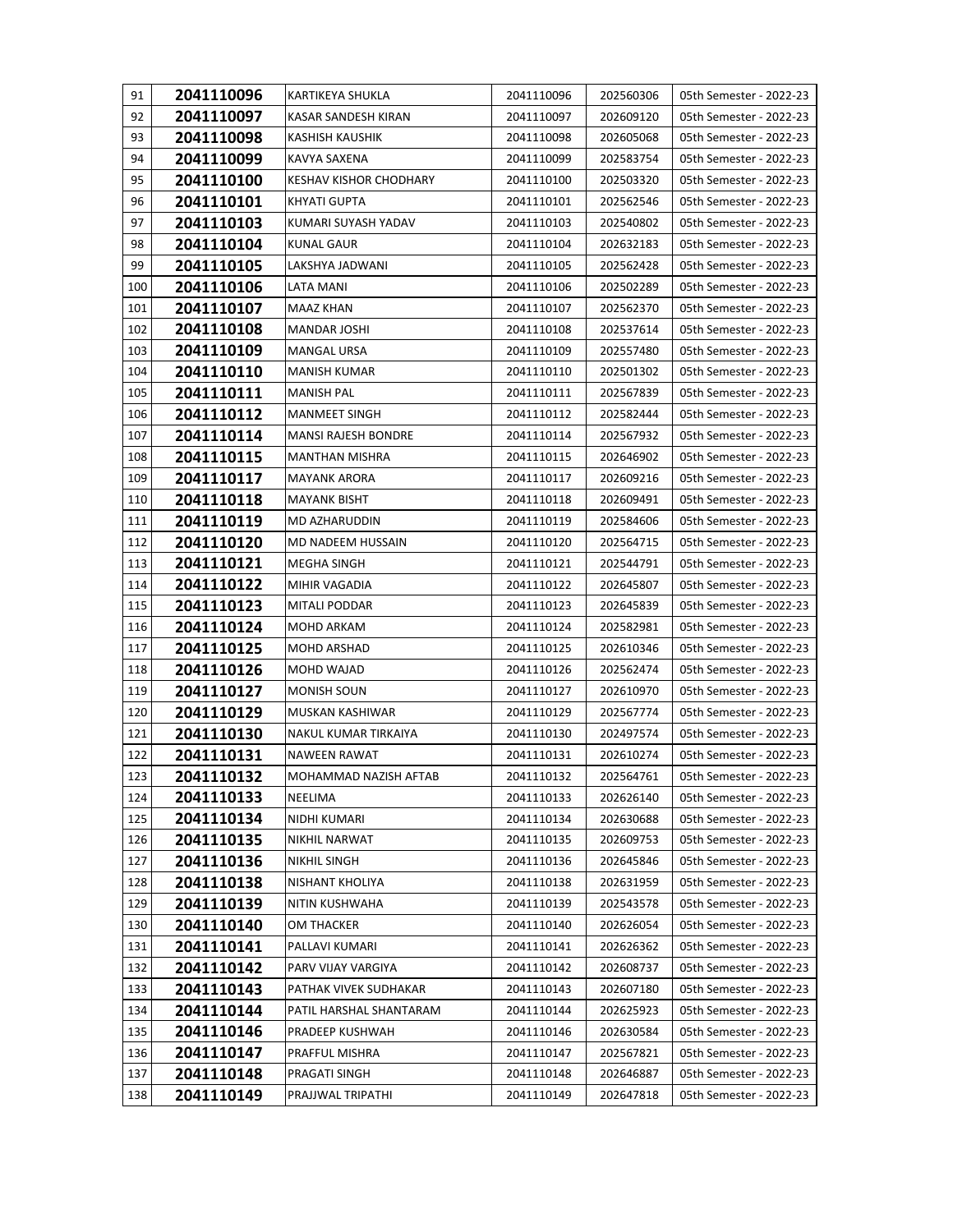| 139 | 2041110150 | PRAKHAR RATN                 | 2041110150 | 202626158 | 05th Semester - 2022-23 |
|-----|------------|------------------------------|------------|-----------|-------------------------|
| 140 | 2041110151 | PRAKHAR SINGH                | 2041110151 | 202646862 | 05th Semester - 2022-23 |
| 141 | 2041110152 | PRASHASTI PANDEY             | 2041110152 | 202610267 | 05th Semester - 2022-23 |
| 142 | 2041110155 | PRIYANSHI KUMARI             | 2041110155 | 202602664 | 05th Semester - 2022-23 |
| 143 | 2041110156 | PRIYANSHU RANJAN             | 2041110156 | 202626101 | 05th Semester - 2022-23 |
| 144 | 2041110157 | RAHUL PASPUL                 | 2041110157 | 202626079 | 05th Semester - 2022-23 |
| 145 | 2041110158 | RAHUL SIKKA                  | 2041110158 | 202632635 | 05th Semester - 2022-23 |
| 146 | 2041110159 | RAHUL SINGH                  | 2041110159 | 202647183 | 05th Semester - 2022-23 |
| 147 | 2041110160 | RAJ RANJAN                   | 2041110160 | 202581087 | 05th Semester - 2022-23 |
| 148 | 2041110161 | RAJAN SUMAN                  | 2041110161 | 202584193 | 05th Semester - 2022-23 |
| 149 | 2041110162 | RAJAT ANAND                  | 2041110162 | 202609990 | 05th Semester - 2022-23 |
| 150 | 2041110163 | RAJNISH DAM                  | 2041110163 | 202645971 | 05th Semester - 2022-23 |
| 151 | 2041110164 | RAJVARDHAN SINGH CHAUHAN     | 2041110164 | 202540676 | 05th Semester - 2022-23 |
| 152 | 2041110165 | RISHABH TIWARI               | 2041110165 | 202585156 | 05th Semester - 2022-23 |
| 153 | 2041110167 | <b>RITIK SINGH TOMAR</b>     | 2041110167 | 202604500 | 05th Semester - 2022-23 |
| 154 | 2041110169 | RITURAJ SHARMA               | 2041110169 | 202647176 | 05th Semester - 2022-23 |
| 155 | 2041110170 | ROHIT GHOSH                  | 2041110170 | 202630799 | 05th Semester - 2022-23 |
| 156 | 2041110171 | ROHIT GUPTA                  | 2041110171 | 202632950 | 05th Semester - 2022-23 |
| 157 | 2041110173 | ROHIT KUMAR                  | 2041110173 | 202584881 | 05th Semester - 2022-23 |
| 158 | 2041110174 | ROHIT KUMAR MISHRA           | 2041110174 | 202562349 | 05th Semester - 2022-23 |
| 159 | 2041110175 | RONGHE ATHARV MANGESH        | 2041110175 | 202584835 | 05th Semester - 2022-23 |
| 160 | 2041110176 | ROYYALA SAIVARDHAN           | 2041110176 | 202567767 | 05th Semester - 2022-23 |
| 161 | 2041110177 | RUDRAKSH AGARWAL             | 2041110177 | 202645957 | 05th Semester - 2022-23 |
| 162 | 2041110178 | RUDRANI SINGH BAGHEL         | 2041110178 | 202585013 | 05th Semester - 2022-23 |
| 163 | 2041110179 | RUPAK MUKESHWAR SINGH        | 2041110179 | 202604801 | 05th Semester - 2022-23 |
| 164 | 2041110180 | SABREEN KHAN                 | 2041110180 | 202646720 | 05th Semester - 2022-23 |
| 165 | 2041110181 | SAKSHAM SINGHAL              | 2041110181 | 202583303 | 05th Semester - 2022-23 |
| 166 | 2041110182 | SAKSHI SHARMA                | 2041110182 | 202583200 | 05th Semester - 2022-23 |
| 167 | 2041110183 | SANCHIT PRATAP SINGH CHAUHAN | 2041110183 | 202566780 | 05th Semester - 2022-23 |
| 168 | 2041110185 | SANDEEP KUMAR MARAVI         | 2041110185 | 202592825 | 05th Semester - 2022-23 |
| 169 | 2041110186 | SANSKAR JHA                  | 2041110186 | 202610385 | 05th Semester - 2022-23 |
| 170 | 2041110187 | SARITA MISHRA                | 2041110187 | 202585529 | 05th Semester - 2022-23 |
| 171 | 2041110188 | SARTHAK KAUSHIK              | 2041110188 | 202583747 | 05th Semester - 2022-23 |
| 172 | 2041110189 | SAURABH CHAUHAN              | 2041110189 | 202610131 | 05th Semester - 2022-23 |
| 173 | 2041110193 | SHEKHAR KUMAR SINGH          | 2041110193 | 202624280 | 05th Semester - 2022-23 |
| 174 | 2041110194 | SHIKHA SINGH                 | 2041110194 | 202567473 | 05th Semester - 2022-23 |
| 175 | 2041110195 | SHIVAM SHARMA                | 2041110195 | 202564231 | 05th Semester - 2022-23 |
| 176 | 2041110196 | SHIVAM VERMA                 | 2041110196 | 202632216 | 05th Semester - 2022-23 |
| 177 | 2041110197 | SHIVANG                      | 2041110197 | 202579675 | 05th Semester - 2022-23 |
| 178 | 2041110198 | SHIVANGI PALIWAL             | 2041110198 | 202647248 | 05th Semester - 2022-23 |
| 179 | 2041110199 | SHIVANGI SINGH RAJPUT        | 2041110199 | 202646260 | 05th Semester - 2022-23 |
| 180 | 2041110200 | SHIVANSH CHOUDHARY           | 2041110200 | 202503259 | 05th Semester - 2022-23 |
| 181 | 2041110201 | <b>SHLOK SHARMA</b>          | 2041110201 | 202585504 | 05th Semester - 2022-23 |
| 182 | 2041110202 | SHRIKANT VIVEK JOSHI         | 2041110202 | 202646000 | 05th Semester - 2022-23 |
| 183 | 2041110203 | SHRISHTI MEHTA               | 2041110203 | 202646214 | 05th Semester - 2022-23 |
| 184 | 2041110204 | SHRUTI HINGNE                | 2041110204 | 202567695 | 05th Semester - 2022-23 |
| 185 | 2041110205 | SHUBH KHANDELWAL             | 2041110205 | 202562356 | 05th Semester - 2022-23 |
| 186 | 2041110206 | SHUBHAM KUMAR SINGH          | 2041110206 | 202584899 | 05th Semester - 2022-23 |